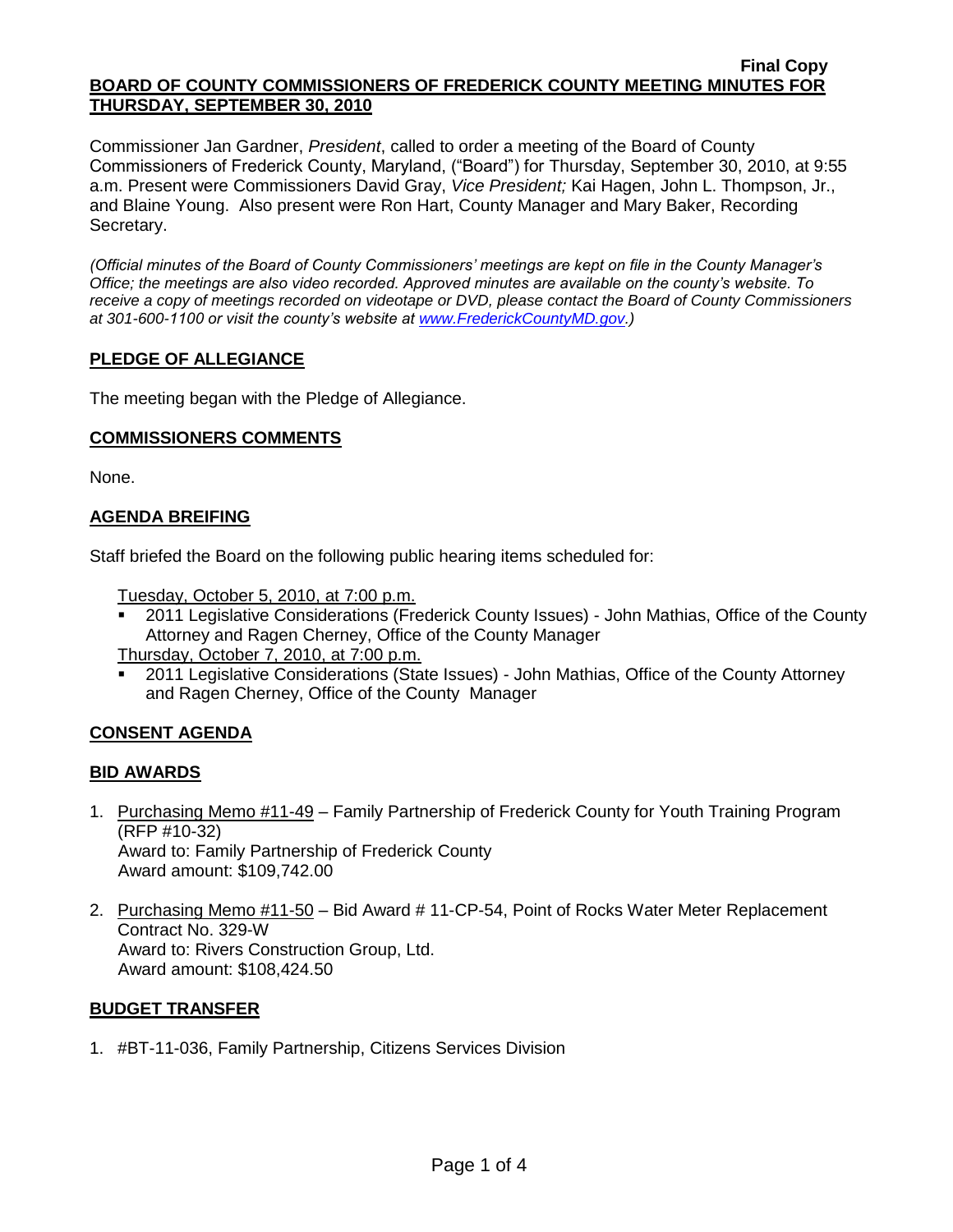#### **Final Copy BOARD OF COUNTY COMMISSIONERS OF FREDERICK COUNTY MEETING MINUTES FOR THURSDAY, SEPTEMBER 30, 2010**

# **GRANTS**

- 1. Community Foundation Grant Application for the Child Advocacy Center Joy Rowe, Citizens Services Division
- 2. Community Foundation Grant Application for Head Start Pat Rosensteel, Citizens Services Division
- 3. Consideration of a Request to Apply for Community Foundation Grant Funds to Support Diabetes Awareness Activities – Carolyn True, Citizens Services Division
- 4. Promoting Safe and Stable Families Memorandum of Agreement and Budget Transfer Shelly Toms, Citizens Services Division

Commissioner Thompson requested to have a separate vote on Grant #4.

Commissioner Gray moved approval of the consent agenda as presented with the exception of Grant #4. Commissioner Hagen seconded the motion that passed 5-0.

Commissioner Hagen moved approval of Grant #4 as presented. Commissioner Gray seconded the motion that passed 4-1 with Commissioner Thompson opposed.

### **ADMINISTRATIVE BUSINESS**

# **Decision Regarding Ed McClain Road (Public Hearing held 4/20/2010) - Wendy Kearney, Office of the County Attorney**

Ms. Kearney presented information from the public hearing.

Commissioner Gray moved approval of the proposed ordinance to open, close and alter Ed McClain Road to realign the intersection of Ed McClain Road and MD 80. Commissioner Hagen seconded the motion that passed 4-1 with Commissioner Thompson opposed.

A copy of the approved/adopted ordinance can be obtained in the County Manager's Office or by accessing [www.FrederickCountyMD.gov.](file://NT1S5/BOCC/BOCC/BOCC%20Minutes/Mary)

### **Decision on Local Support for Payment in Lieu of Taxes for Homes for America for Emmitsburg Senior Housing - Jenny Short, Citizens Services Division**

Staff reviewed the information from the meeting on Tuesday, September 28, 2010, including the vote: *"Commissioner Gray moved approval of staff's recommendations as presented including sending a letter of support to Secretary, Raymond Skinner, Maryland Department of Housing and Community Development.* 

*Commissioner Thompson requested this be conditioned upon an increase in real property tax for fiscal year 2012 and beyond to make up for the \$4,300 loss. The motion did not receive a second.*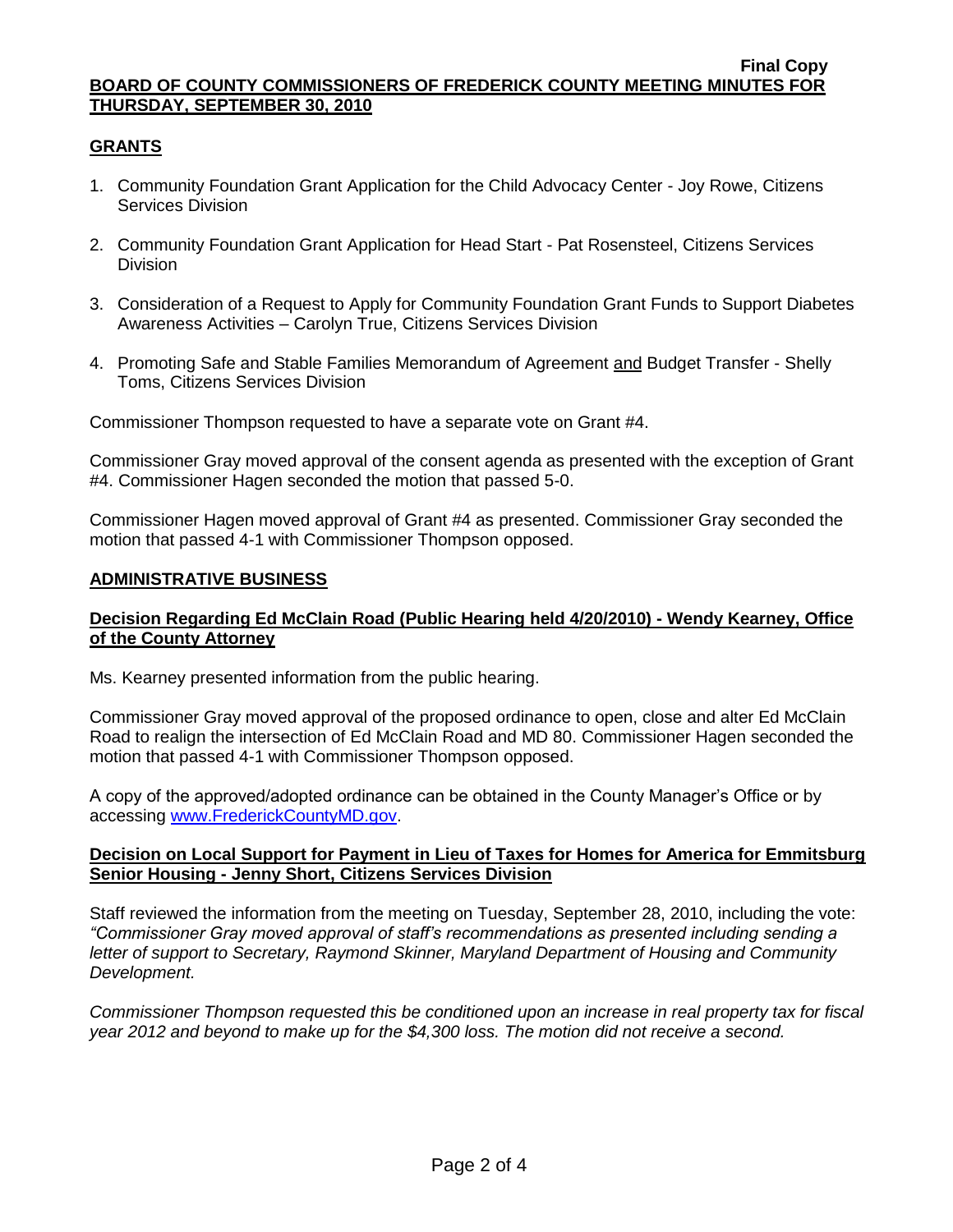#### **Final Copy BOARD OF COUNTY COMMISSIONERS OF FREDERICK COUNTY MEETING MINUTES FOR THURSDAY, SEPTEMBER 30, 2010**

*Commissioner Young moved to have the Town of Emmitsburg contribute 25% of the \$4,300 in order*  for Emmitsburg residents to have first priority otherwise all Frederick County residents would have the *same priority. The motion did not receive a second.* 

*The main motion failed 2-2 with Commissioners Young and Thompson opposed."*

Commissioner Hagen moved approval of staff's recommendations as presented in the staff report. Commissioner Gray seconded the motion that passed 3-2 with Commissioners Young and Thompson opposed.

### **Ag Preservation - Installment Purchase Agreement - Ramsburg/Roop - Tim Blaser, Planning Division and Jim Cumbie, Esquire, Venable, LLP (County Bond Counsel)**

Mr. Blaser presented two easement properties. The first belonging to Mehrle Jr. and Thelma Ramsburg, which consisted of 220.387 acres and the second belonging to Samuel K. and Mary Jane Roop, which consisted of 45.496 acres to be a part of a 970 acre contiguous preserved area.

(Commissioner Young left the meeting.)

Commissioner Gray moved approval of the proposed resolution regarding the easements as presented. Commissioner Hagen seconded the motion that passed 4-0 with Commissioner Young absent.

A copy of the approved/adopted resolution can be obtained in the County Manager's Office or by accessing [www.FrederickCountyMD.gov.](file://NT1S5/BOCC/BOCC/BOCC%20Minutes/Mary)

### **Transit Parking Improvements Site Plan Enforcement Agreement - Darlene Bucciero, Public Works Division**

Ms. Bucciero presented the proposed site plan agreement.

Commissioner Hagen moved approval of the agreement as presented. Commissioner Gray seconded the motion that passed 4-0 with Commissioner Young absent.

# **Housing Initiative Fund Report - Jenny Short, Citizens Services Division**

(Commissioner Young re-entered the meeting.)

Ms. Short presented the fiscal year 2010 fourth quarter financial report and annual financial report.

The Board approved a change to the presentation of the report to a quarterly report by e-mail and a biannual update.

### **Requested Text Amendment for Landscape Contractors – Commissioner Jan Gardner**

Commissioner Gardner presented the request to permit landscape businesses in the agricultural zone.

No action was taken by the Board.